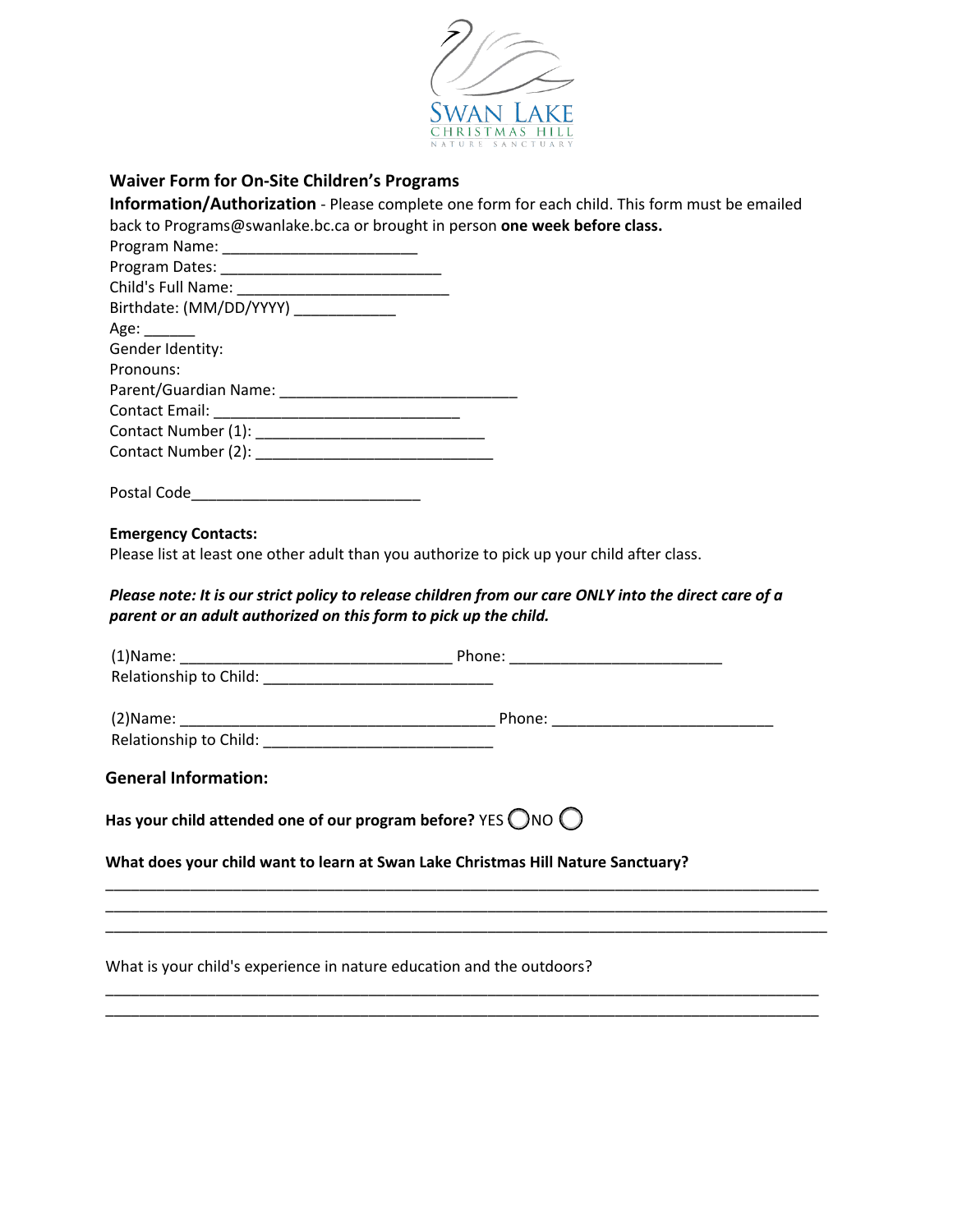# **Health Information:**

Medical information is required for your child to attend this program. It is essential to have your child's current health information to be able to ensure the safety and well-being of other students during their time in the program.

## **Allergies**

| Does your child have any dietary restrictions? $YES$ $NO$ $O$                                                                                                                                                                                                                            |  |
|------------------------------------------------------------------------------------------------------------------------------------------------------------------------------------------------------------------------------------------------------------------------------------------|--|
| Please explain                                                                                                                                                                                                                                                                           |  |
| Does your child carry: Antihistamine:YES NOO Epipen*: YES ONOO                                                                                                                                                                                                                           |  |
| *Epipen - if yes, please speak to Sanctuary staff - staff are authorized to administer Epipen only in case<br>of emergency.<br>Please note: Sanctuary staff are not allowed to administer medications (other than an Epipen and<br>approved over-the-counter medications) to your child. |  |
| Please provide details about your child's anaphylaxis, including the date and description of the reaction.                                                                                                                                                                               |  |
| If your child requires an EpiPen, please provide two non-expired EpiPens; one for your child to carry with<br>them and one to keep with an instructor.                                                                                                                                   |  |
| <b>Medications &amp; Treatments:</b><br>Will your child be taking any medications while at program? YES $\binom{ }{N}$ NO $\binom{ }{N}$                                                                                                                                                 |  |
|                                                                                                                                                                                                                                                                                          |  |
|                                                                                                                                                                                                                                                                                          |  |
| Please explain the reason for the medication and any notes on giving this medication to your child.                                                                                                                                                                                      |  |
|                                                                                                                                                                                                                                                                                          |  |

*Medicine must be brought to program in its original packaging.*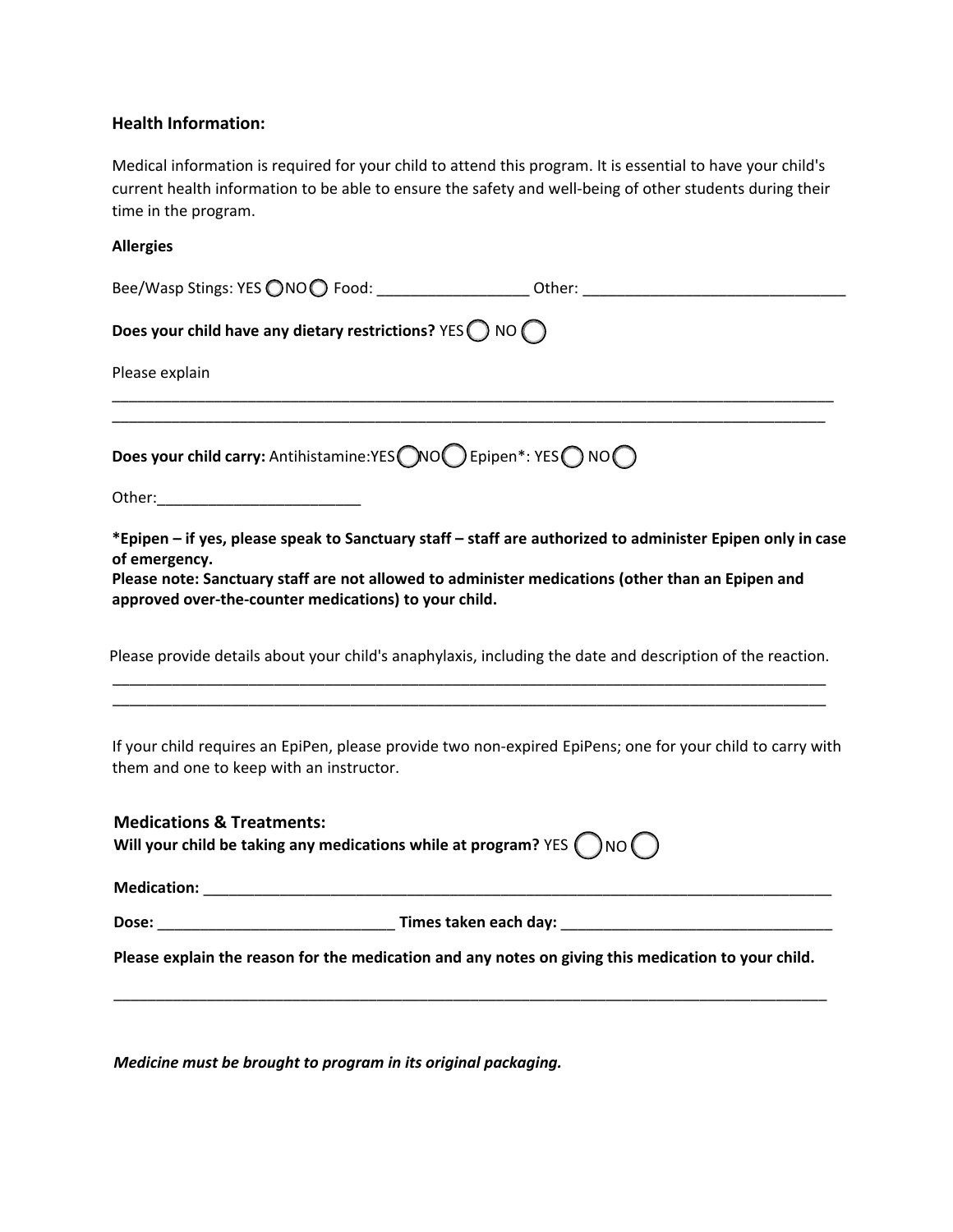**Does your child regularly take any medications that will not be taken at program? YES ( )NO (** 

**Please explain what medications your child takes regularly and why they are taken.** 

**While participating in Nature Sanctuary programs, there are occasions where preventative medications or first aid treatment may be required for minor issues. Do you agree to have program staff provide the following over-the-counter medications to your child?** Please include any over-the-counter medications your child may be needing in their backpacks.

- Acetaminophen (Tylenol) YES  $\bigcirc$  NO $\bigcirc$
- Antihistamines (Benadryl, Diphenhydramine) YES  $\bigcirc$  NO  $\bigcirc$
- ASA (Aspirin) YES  $\bigcirc$  NO $\bigcirc$
- Ibuprofen (Advil) YES  $\bigcirc$  NO $\bigcirc$
- Insect Repellent YES  $\bigcirc$  NO $\bigcirc$
- Sunscreen YES  $\bigcap$  NO  $\bigcap$

**Is there anything the Nature Sanctuary needs to be aware of when giving any of the approved overthe-counter medications to your child?** 

\_\_\_\_\_\_\_\_\_\_\_\_\_\_\_\_\_\_\_\_\_\_\_\_\_\_\_\_\_\_\_\_\_\_\_\_\_\_\_\_\_\_\_\_\_\_\_\_\_\_\_\_\_\_\_\_\_\_\_\_\_\_\_\_\_\_\_\_\_\_\_\_\_\_\_\_\_\_\_\_\_\_\_\_ \_\_\_\_\_\_\_\_\_\_\_\_\_\_\_\_\_\_\_\_\_\_\_\_\_\_\_\_\_\_\_\_\_\_\_\_\_\_\_\_\_\_\_\_\_\_\_\_\_\_\_\_\_\_\_\_\_\_\_\_\_\_\_\_\_\_\_\_\_\_\_\_\_\_\_\_\_\_\_\_\_\_\_\_

\_\_\_\_\_\_\_\_\_\_\_\_\_\_\_\_\_\_\_\_\_\_\_\_\_\_\_\_\_\_\_\_\_\_\_\_\_\_\_\_\_\_\_\_\_\_\_\_\_\_\_\_\_\_\_\_\_\_\_\_\_\_\_\_\_\_\_\_\_\_\_\_\_\_\_\_\_\_\_\_\_\_\_\_ \_\_\_\_\_\_\_\_\_\_\_\_\_\_\_\_\_\_\_\_\_\_\_\_\_\_\_\_\_\_\_\_\_\_\_\_\_\_\_\_\_\_\_\_\_\_\_\_\_\_\_\_\_\_\_\_\_\_\_\_\_\_\_\_\_\_\_\_\_\_\_\_\_\_\_\_\_\_\_\_\_\_\_\_

## **Immunizations:**

**Please list the date of your child's most recent tetanus vaccination or booster.**

• Not immunized  $\bigcirc$  Immunized on:

**If your child has not been fully immunized for tetanus, please explain.** 

### **Health History:**

**Has your child experienced, or is currently experiencing, any of the following conditions?** 

ADD/ADHD YES  $\bigcirc$  NO $\bigcirc$ Asthma/Inhaler YES $O$  NO $O$ Behavioral Issues YES  $\bigcirc$  NO $\bigcirc$ Blackouts/Fainting YES  $\bigcirc$  NO $\bigcirc$ Depression YES  $\bigcirc$  NO  $\bigcirc$ Developmental Delays YES O NOO Diabetes YES  $\bigcirc$  NO $\bigcirc$ Eating Disorder YES  $\bigcirc$  NO $\bigcirc$ Hay Fever YES  $\bigcirc$  NO  $\bigcirc$ Headaches YES ( NO O Mental Health Issues YES  $\bigcirc$  NO $\bigcirc$ Seizures YES  $\bigcirc$ NO $\bigcirc$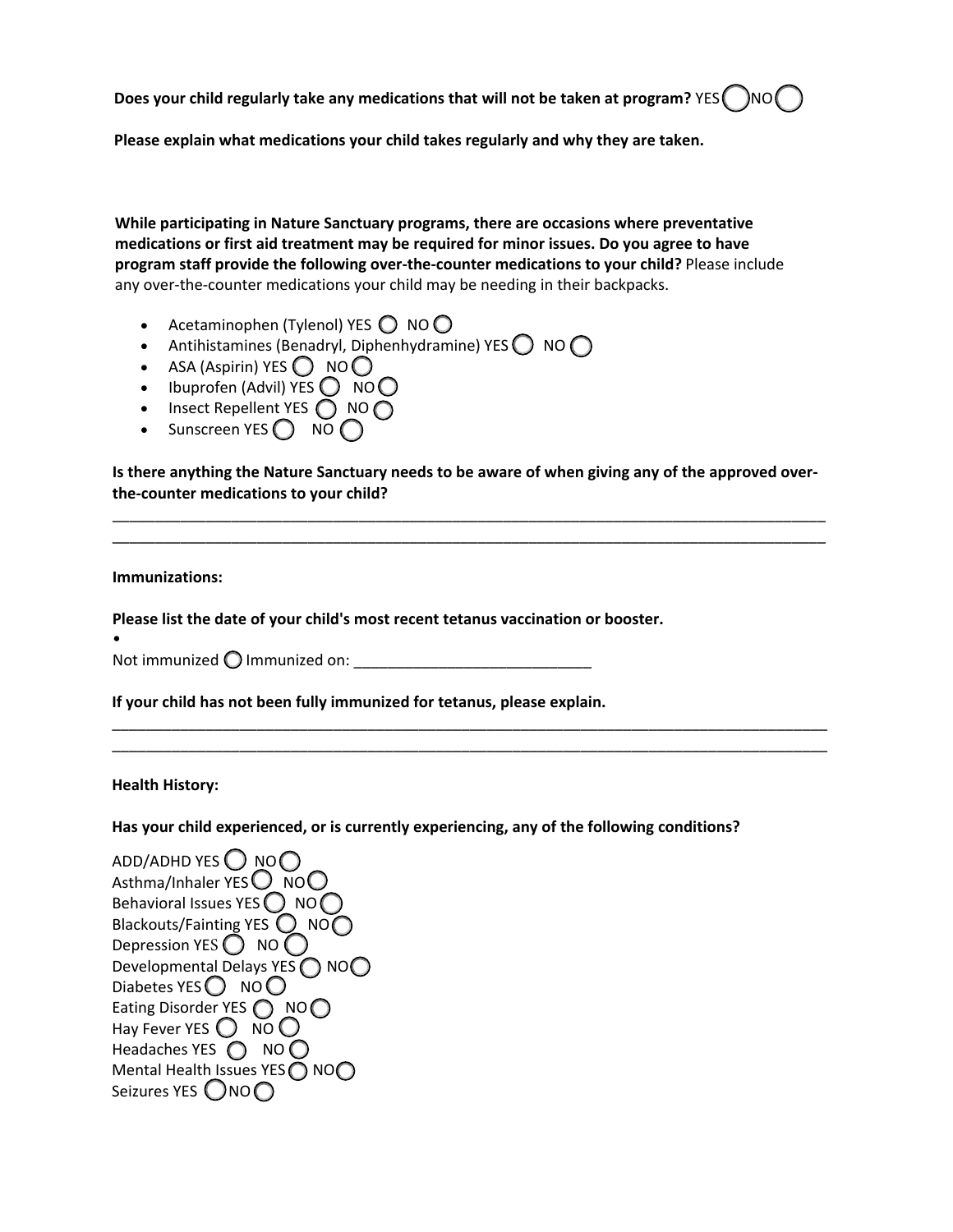Speech Problems YES∩NO∩ Uses eye glasses or contacts YES  $\bigcap$  NO $\bigcap$ Other:

Is there anything more we should know about your child (e.g. fears, anxieties)? Is there anything we can do to support your child (e.g. calming down techniques, focusing strategies)?

\_\_\_\_\_\_\_\_\_\_\_\_\_\_\_\_\_\_\_\_\_\_\_\_\_\_\_\_\_\_\_\_\_\_\_\_\_\_\_\_\_\_\_\_\_\_\_\_\_\_\_\_\_\_\_\_\_\_\_\_\_\_\_\_\_\_\_\_\_\_\_\_\_\_\_\_\_\_\_\_\_\_\_\_\_ \_\_\_\_\_\_\_\_\_\_\_\_\_\_\_\_\_\_\_\_\_\_\_\_\_\_\_\_\_\_\_\_\_\_\_\_\_\_\_\_\_\_\_\_\_\_\_\_\_\_\_\_\_\_\_\_\_\_\_\_\_\_\_\_\_\_\_\_\_\_\_\_\_\_\_\_\_\_\_\_\_\_\_\_\_ \_\_\_\_\_\_\_\_\_\_\_\_\_\_\_\_\_\_\_\_\_\_\_\_\_\_\_\_\_\_\_\_\_\_\_\_\_\_\_\_\_\_\_\_\_\_\_\_\_\_\_\_\_\_\_\_\_\_\_\_\_\_\_\_\_\_\_\_\_\_\_\_\_\_\_\_\_\_\_\_\_\_\_\_\_

\_\_\_\_\_\_\_\_\_\_\_\_\_\_\_\_\_\_\_\_\_\_\_\_\_\_\_\_\_\_\_\_\_\_\_\_\_\_\_\_\_\_\_\_\_\_\_\_\_\_\_\_\_\_\_\_\_\_\_\_\_\_\_\_\_\_\_\_\_\_\_\_\_\_\_\_\_\_\_\_\_\_\_\_ \_\_\_\_\_\_\_\_\_\_\_\_\_\_\_\_\_\_\_\_\_\_\_\_\_\_\_\_\_\_\_\_\_\_\_\_\_\_\_\_\_\_\_\_\_\_\_\_\_\_\_\_\_\_\_\_\_\_\_\_\_\_\_\_\_\_\_\_\_\_\_\_\_\_\_\_\_\_\_\_\_\_\_\_

#### **Be sure to fully explain any conditions your child is currently experiencing.**

Has your child have any restrictions on activity? YES  $\bigcirc$  NO $\bigcirc$ Will your child require any special assistance while at program?  $YESONO$ Are there any current physical, social or mental health conditions that will impact your child's participation in Nature Sanctuary programming that involves ecosystem restoration (lifting, bending, digging, moving over uneven ground) and group education activities (listening, group interactions, working with peers and authority figure)? \_\_\_\_\_\_\_\_\_\_\_\_\_\_\_\_\_\_\_\_\_\_\_\_\_\_\_\_\_\_\_\_\_\_\_\_\_\_\_\_\_\_\_\_\_\_\_\_\_\_\_\_\_\_\_\_\_\_\_\_\_\_\_\_\_\_\_\_\_\_\_\_\_\_\_\_\_\_\_\_\_\_\_\_

\_\_\_\_\_\_\_\_\_\_\_\_\_\_\_\_\_\_\_\_\_\_\_\_\_\_\_\_\_\_\_\_\_\_\_\_\_\_\_\_\_\_\_\_\_\_\_\_\_\_\_\_\_\_\_\_\_\_\_\_\_\_\_\_\_\_\_\_\_\_\_\_\_\_\_\_\_\_\_\_\_\_\_\_

#### **In case of emergency, please provide your child's Personal Health Identification (PHI):**

#### **Permissions**

|                                                                                                           | I hereby give my consent for a Sanctuary staff member to call a medical practitioner or ambulance for my    |  |  |  |
|-----------------------------------------------------------------------------------------------------------|-------------------------------------------------------------------------------------------------------------|--|--|--|
|                                                                                                           | child in the case of accident or illness, if I can not immediately be reached. I agree that the information |  |  |  |
| provided above is a complete and accurate statement. I realize that failure to disclose such information  |                                                                                                             |  |  |  |
| could result in serious harm to my child and/or fellow students. I agree to hold Nature Sanctuary and its |                                                                                                             |  |  |  |
|                                                                                                           | staff harmless if all relevant information is not disclosed. I also agree to notify the Nature Sanctuary    |  |  |  |
|                                                                                                           | should there be any change in my child's health prior to the start of the program or during the program     |  |  |  |
| Date:                                                                                                     | Parent / Guardian Name:                                                                                     |  |  |  |
| Signature:                                                                                                |                                                                                                             |  |  |  |

#### **Photo Release**

I give permission for my child, named above, to be photographed and/or videotaped by SLCHNS staff which may be used on the website, in print, electronic media and/or the community newspaper for promotional purposes.

| Date:      | Parent / Guardian Name: |  |
|------------|-------------------------|--|
| Signature: |                         |  |

 $\bigcirc$  I do not give permission.

\_\_\_\_\_\_\_\_\_\_\_\_\_\_\_\_\_\_\_\_\_\_\_\_\_\_\_\_

## **Cancellation Policy**

We require 48 hours notice for cancellations. Any cancellation within 48h before class start or any noshows is non-refundable. It puts a lot of strain on a small non-profit organization to offer refunds (due to staff time and the cost of issuing e-transfers). We appreciate your understanding.

### **By signing here you understand and agree to our cancellation policy:**